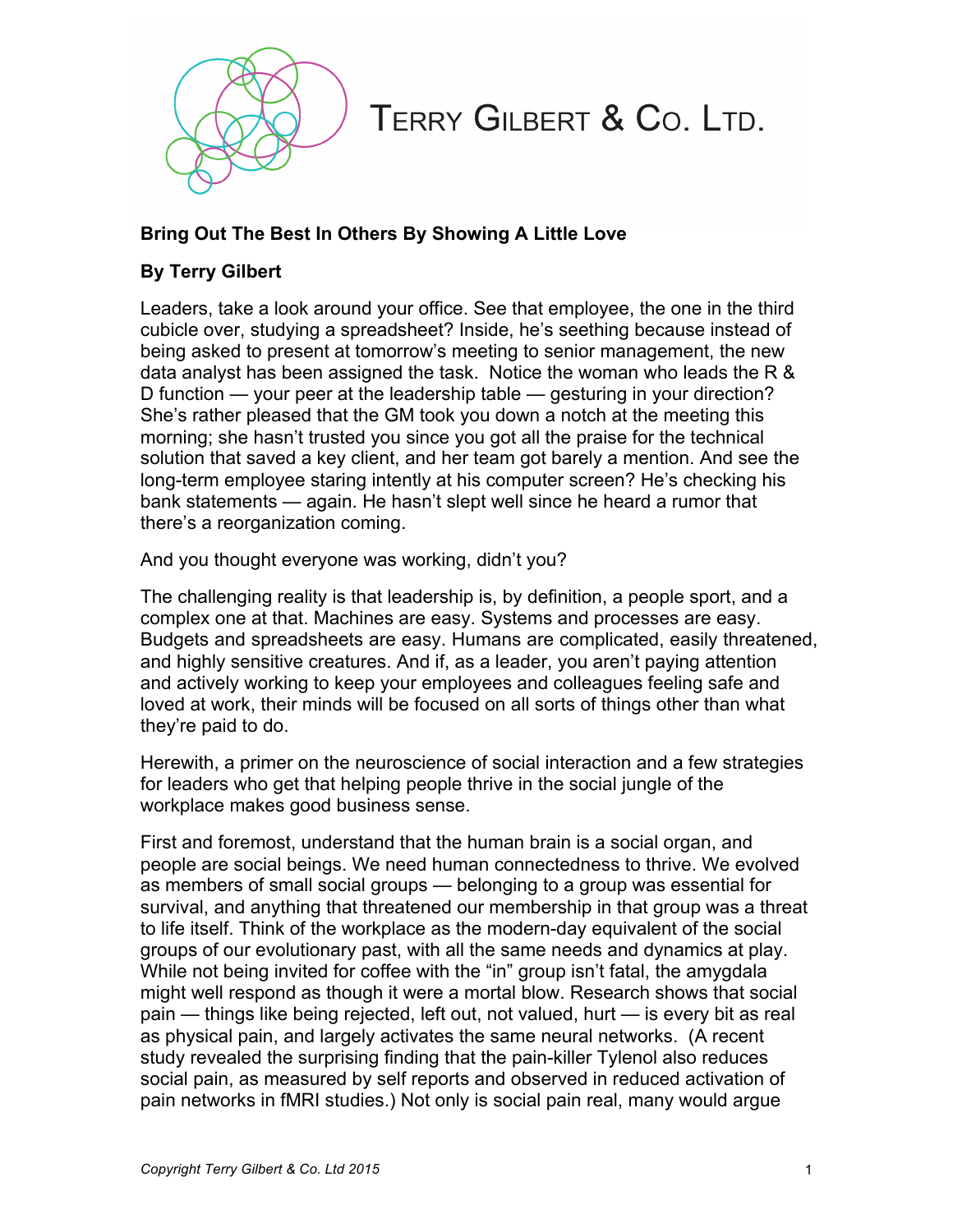that it is worse than physical pain in that thinking or talking about a past experience of social pain causes us to relive that pain — something that doesn't happen when we recall physical pain. Both physical and social pain take a toll on cognitive functioning, but of the two, social pain causes significantly greater deterioration. That's a problem — workplaces need employees to be at their cognitive best and brightest.

But keeping people at their cognitive best is tricky. For all that we are social beings, the brain is deeply wary in social situations. The brain's automatic react system, also called the X-system or reflexive system, makes snap judgments about situations and about people, and is more likely to decide that something is a cause for alarm than a cause for confidence. Snap judgments can be helpful when they are accurate, and cause problems when they are not. For instance, if your X-system tells you that your colleague is up to no good and investigation reveals he's pilfering from the company coffers, that's helpful. But if your Xsystem tells you that your colleague is up to no good and the reality is that he hasn't been getting enough sleep because his wife is battling cancer, that's not helpful. It takes a fair bit of cognitive effort (what's known as the C-system or reflective system) to recognize, evaluate and, if necessary, correct those automatically-generated views.

The brain's social skittishness kicks into overdrive in a few specific areas: the brain is a junkie for certainty, and hypersensitive to anything that resembles an assault on autonomy or status, or reeks of unfairness.

- Not knowing what is going to happen next, any sort of ambiguity, is problematic for the brain, which devotes considerable cognitive resources and entire systems of mirror neurons to figuring out others' intentions and what they are going to do next. The amygdala reads uncertainty as threatening.
- Having no control over one's situation is a threat with significant health implications. Studies show that patients who get to self-administer the pain-killer morphine take less than doctors would give them, because they have certainty they can get it when they need it. A sense of perceived helplessness is associated with health risks like hypertension.
- Knowing that you're well regarded by others in your social group (a sign of status) activates the reward circuitry in the brain. Feeling that your status is at risk, puts us in threat state.
- Being treated fairly fires up the reward circuitry; feeling unfairly treated activates the disgust circuitry. Seeing someone who has treated others unfairly suffer in some way triggers our reward circuitry.

Where does this leave the leader who just wants his or her employees and colleagues to feel safe and loved and get back to work?

Leaders need to be acutely aware of their own snap judgments and how they affect their interactions with others. Equally, leaders need to gently challenge the assumptions held by others and help correct them if necessary. Leaders should